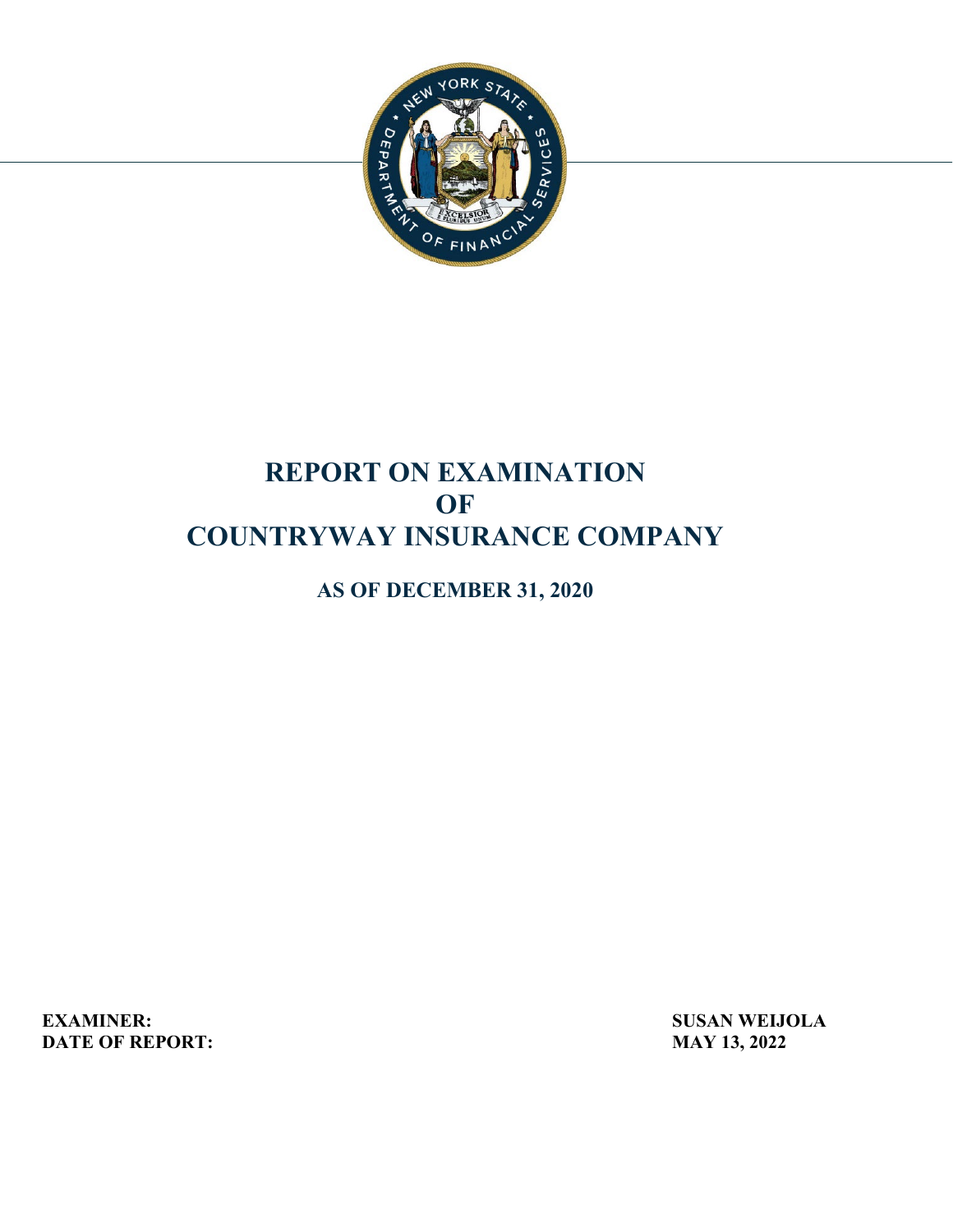# TABLE OF CONTENTS

| <b>ITEM</b> |                                                                                                                                                                            | PAGE NO.                                  |
|-------------|----------------------------------------------------------------------------------------------------------------------------------------------------------------------------|-------------------------------------------|
| 1.          | Scope of examination                                                                                                                                                       | $\overline{2}$                            |
| 2.          | Description of Company                                                                                                                                                     | 3                                         |
| 3.          | A. Corporate governance<br>B. Territory and plan of operation<br>C. Reinsurance ceded<br>D. Holding company system<br>E. Significant ratios<br><b>Financial statements</b> | 3<br>$\overline{4}$<br>5<br>8<br>10<br>11 |
|             | A. Balance sheet<br>B. Statement of income<br>C. Capital and surplus                                                                                                       | 11<br>13<br>14                            |
| 4.          | Losses and loss adjustment expenses                                                                                                                                        | 15                                        |
| 5.          | Subsequent events                                                                                                                                                          | 15                                        |
| 6.          | Compliance with prior report on examination                                                                                                                                | 16                                        |
| 7.          | Summary of comments and recommendations                                                                                                                                    | 16                                        |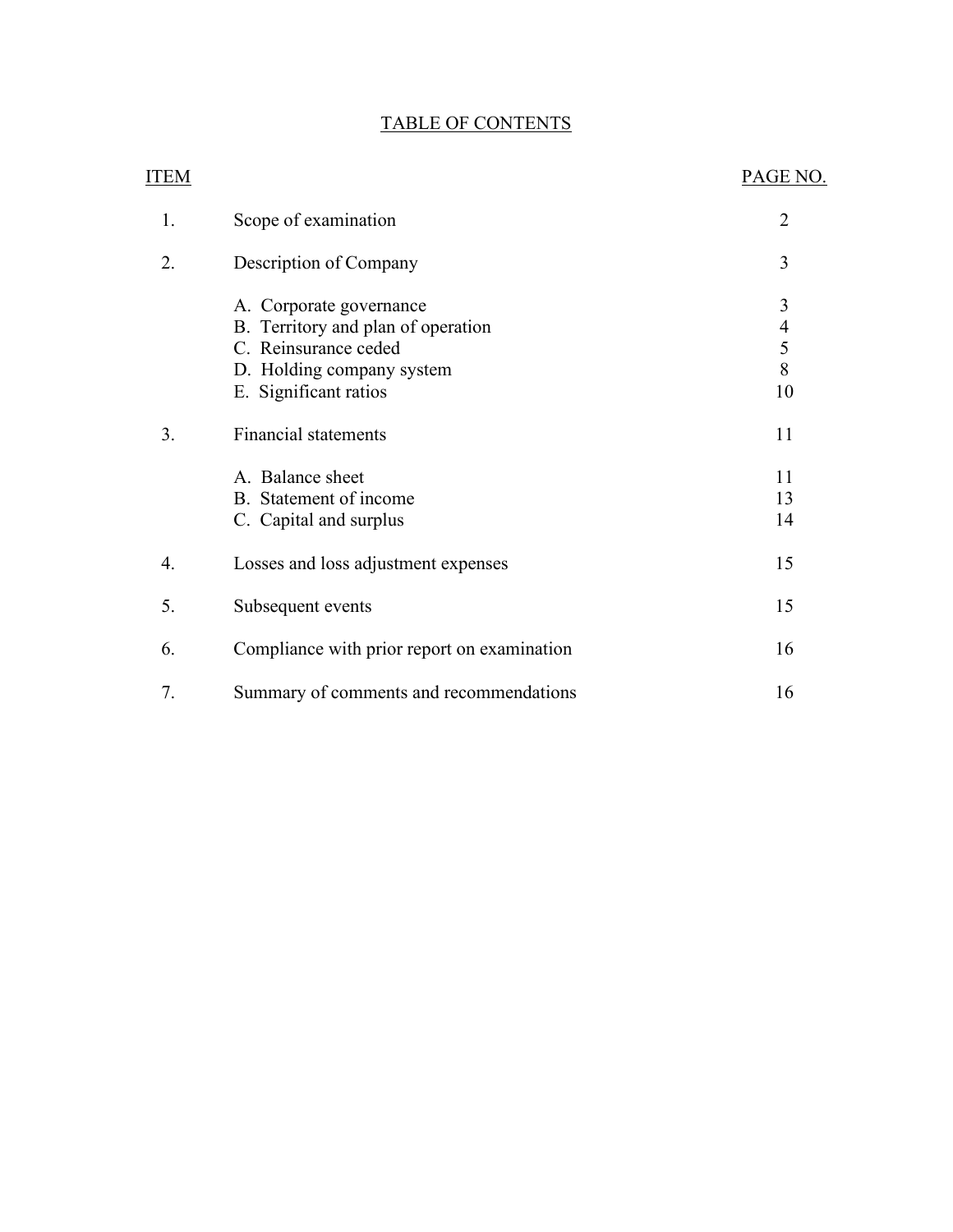

**ADRIENNE A. HARRIS** Superintendent

**KATHY HOCHUL** Governor

May 13, 2022

Honorable Adrienne A. Harris Superintendent New York State Department of Financial Services Albany, New York 12257

Madam:

`

Pursuant to the requirements of the New York Insurance Law, and in compliance with the instructions contained in Appointment Number 32290 dated August 5, 2021, attached hereto, I have made an examination into the condition and affairs of Countryway Insurance Company as of December 31, 2020, and submit the following report thereon.

Wherever the designation "the Company" or "Countryway" appears herein without qualification, it should be understood to indicate Countryway Insurance Company.

Wherever the term "Department" appears herein without qualification, it should be understood to mean the New York State Department of Financial Services.

Due to the COVID-19 pandemic, the examination was conducted remotely.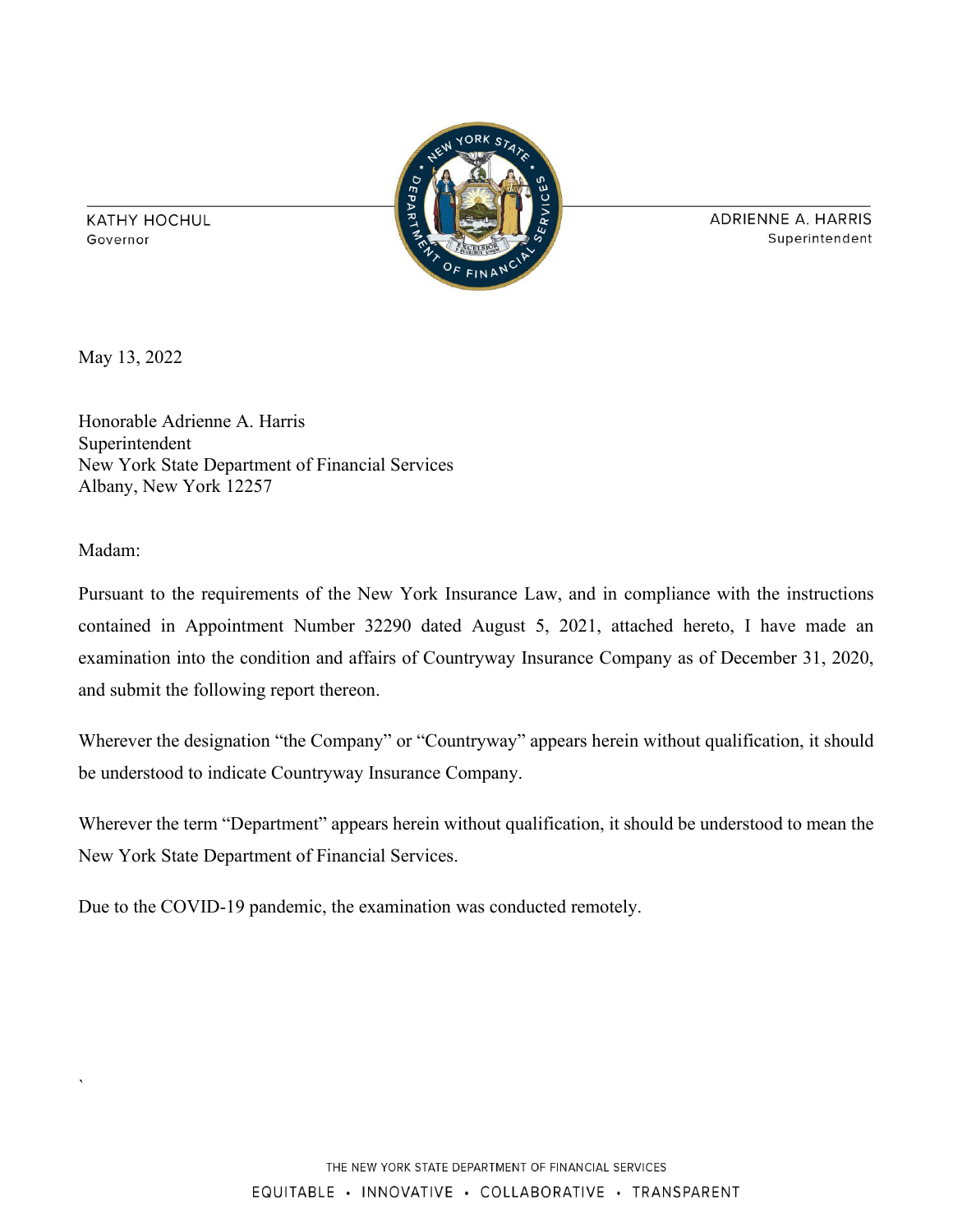## 1. **SCOPE OF EXAMINATION**

<span id="page-3-0"></span>The Department has performed an examination of the Countryway Insurance Company*,* a multistate insurer. The previous examination was conducted as of December 31, 2017. This examination covered the three-year period from January 1, 2018, through December 31, 2020. Transactions occurring subsequent to this period were reviewed where deemed appropriate by the examiner.

 The examination was conducted in conjunction with the Commonwealth of Virginia, which was the examinations of the following insurers: lead state of the Virginia Farm Bureau Group. The examination was performed concurrently with the

| Insurer                                                  | <b>Domicile</b> | NAIC# |
|----------------------------------------------------------|-----------------|-------|
| Virginia Farm Bureau Mutual Insurance Company            | Virginia        | 26034 |
| Virginia Farm Bureau Fire and Casualty Insurance Company | Virginia        | 26026 |
| Virginia Farm Bureau Town and Country Insurance Company  | Virginia        | 10086 |

 This examination was conducted in accordance with the National Association of Insurance those risks. This examination also includes assessing the principles used and significant estimates made by with New York laws, statutory accounting principles, and annual statement instructions. Commissioners ("NAIC") Financial Condition Examiners Handbook, which requires that we plan and perform the examination to evaluate the financial condition and identify current and prospective risks of the Company by obtaining information about the Company including corporate governance, identifying and assessing inherent risks within the Company and evaluating system controls and procedures used to mitigate management, as well as evaluating the overall financial statement presentation, management's compliance

This examination report includes, but is not limited to, the following:

Company history Management and control Territory and plan of operation Reinsurance Holding company description Financial statement presentation Loss review and analysis Significant subsequent events Summary of recommendations

 recommendation contained in the prior report on examination. A review was also made to ascertain what action was taken by the Company with regard to the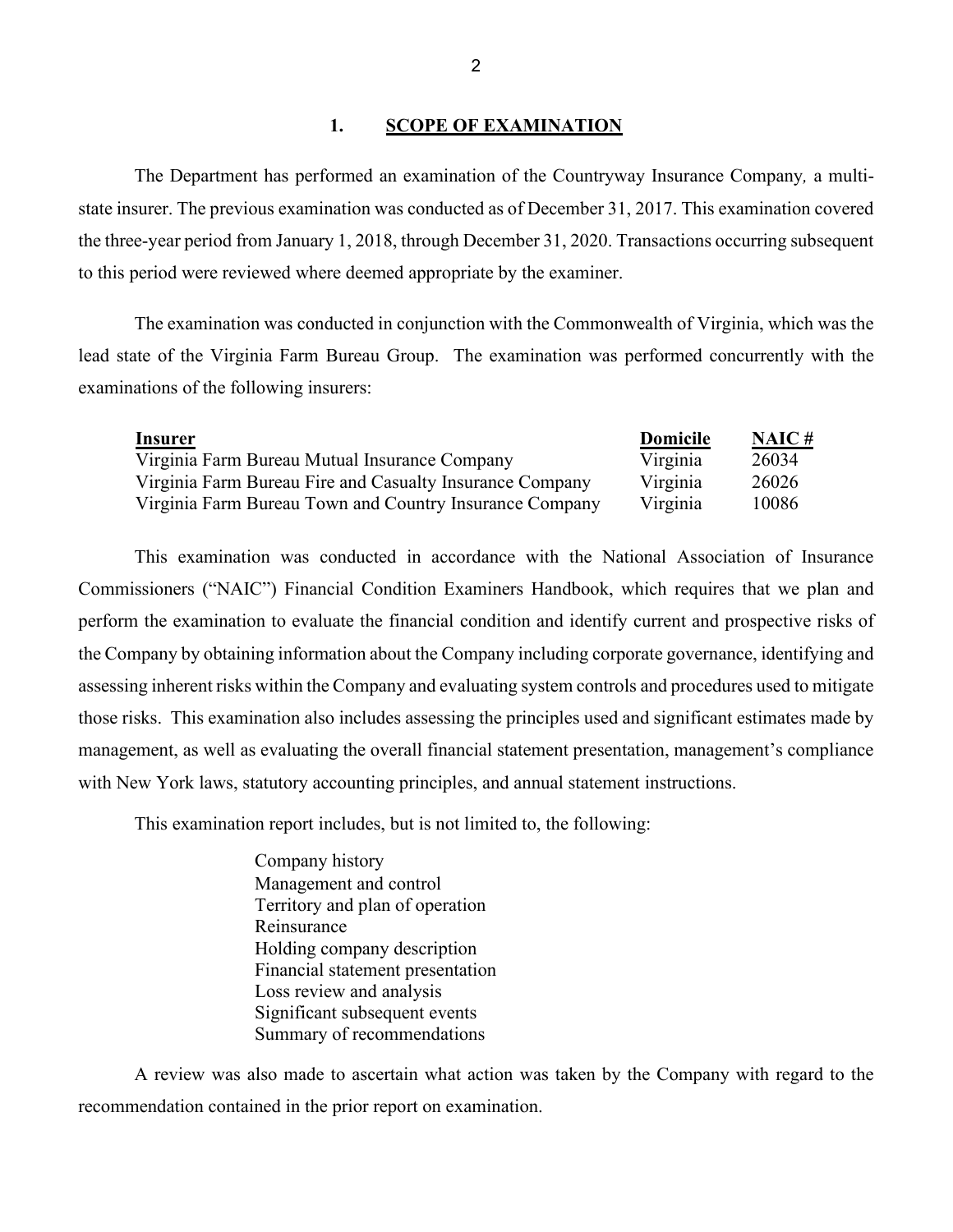This report on examination is confined to financial statements and comments on those matters that involve departures from laws, regulations or rules, or that are deemed to require explanation or description.

## **2. DESCRIPTION OF COMPANY**

<span id="page-4-0"></span>The Company was incorporated under the laws of the State of New York on June 11, 1954, as the Grange League Federation Insurance Company ("GLF") to write insurance on the properties and risks of its parent company, the Cooperative Grange League Federation Exchange, Inc. It became licensed on October 20, 1954 and commenced business on January 1, 1955.

 Insurance Company was acquired by United Farm Family Mutual Insurance Company and was renamed In 1966, GLF changed its name to Agway Insurance Company. Effective August 28, 2002, Agway Countryway Insurance Company. Effective May 11, 2011, the Company was acquired by the Virginia Farm Bureau Mutual Insurance Company, its current immediate parent.

## <span id="page-4-1"></span>A. Corporate Governance

 following seven members: Pursuant to the Company's charter and by-laws, management of the Company is vested in a board of directors consisting of not less than seven nor more than 35 members. The board meets at least four times during each calendar year. At December 31, 2020, the board of directors was comprised of the

| Name and Residence                              | <b>Principal Business Affiliation</b>                                |
|-------------------------------------------------|----------------------------------------------------------------------|
| William Anson Barclay<br>Pulaski, NY            | Partner,<br>Barclay Damon, LLP                                       |
| Marvin Lewis Everett Jr.<br>Capron, VA          | Farmer                                                               |
| Thomas Edward Graves Jr.<br>Orange, VA          | Farmer                                                               |
| Chapman Leigh Harrison Pemberton<br>Doswell, VA | Farmer                                                               |
| Wayne Franklin Pryor<br>Goochland, VA           | President and Chairman of the Board,<br>Countryway Insurance Company |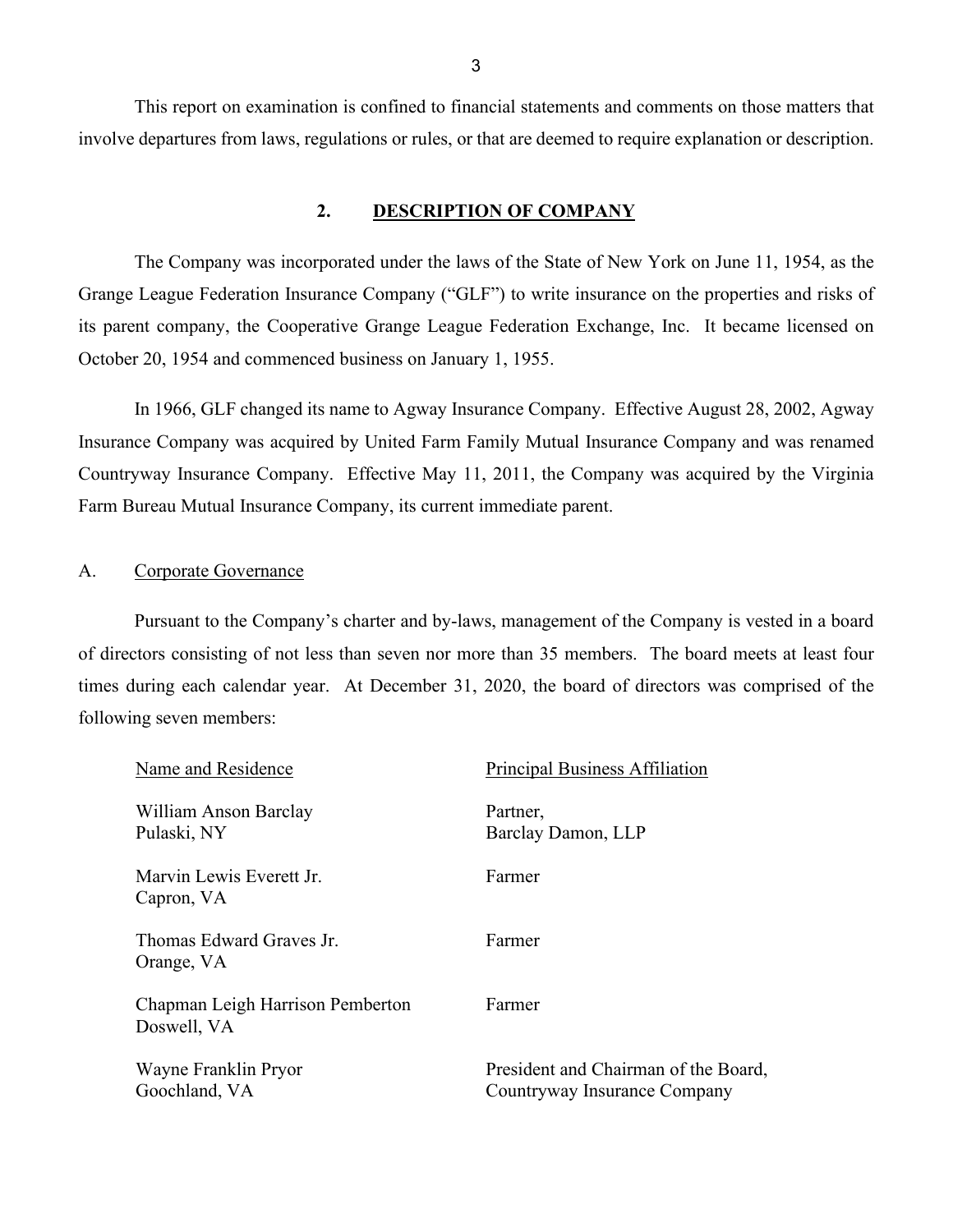| Name and Residence                          | Principal Business Affiliation                        |
|---------------------------------------------|-------------------------------------------------------|
| <b>Scott Everett Sink</b><br>Blacksburg, VA | First Vice President,<br>Countryway Insurance Company |
| Peter Andrew Truban<br>Woodstock, VA        | Farmer                                                |

As of December 31, 2020, the principal officers of the Company were as follows:

4

<span id="page-5-0"></span>

| Name                      | Title                                   |
|---------------------------|-----------------------------------------|
| Wayne Franklin Pryor      | President and Chairman of the Board     |
| Darlene Price Wells       | Chief Executive Officer                 |
| David Allen Priddy        | Senior Vice President of Accounting and |
|                           | <b>Business Services and Treasurer</b>  |
| Kathleen Michelle Early   | Secretary                               |
| Marc Douglas Follmer      | <b>Assistant Secretary</b>              |
| George Christopher Kern   | <b>Assistant Treasurer</b>              |
| <b>Scott Everett Sink</b> | <b>First Vice President</b>             |

## B. Territory and Plan of Operation

 As of December 31, 2020, the Company was licensed to write business in 17 states. As of the examination date, the Company was authorized to transact the kinds of insurance as defined in the following numbered paragraphs of Section 1113(a) of the New York Insurance Law:

| Paragraph | Line of Business                               |
|-----------|------------------------------------------------|
| 3         | Accident and health                            |
| 4         | Fire                                           |
| 5         | Miscellaneous property                         |
| 6         | Water damage                                   |
| 7         | Burglary and theft                             |
| 8         | Glass                                          |
| 9         | Boiler and machinery                           |
| 10        | Elevator                                       |
| 11        | Animal                                         |
| 12        | Collision                                      |
| 13        | Personal injury liability                      |
| 14        | Property damage liability                      |
| 15        | Workers' compensation and employers' liability |
| 16        | Fidelity and surety                            |
| 17        | Credit                                         |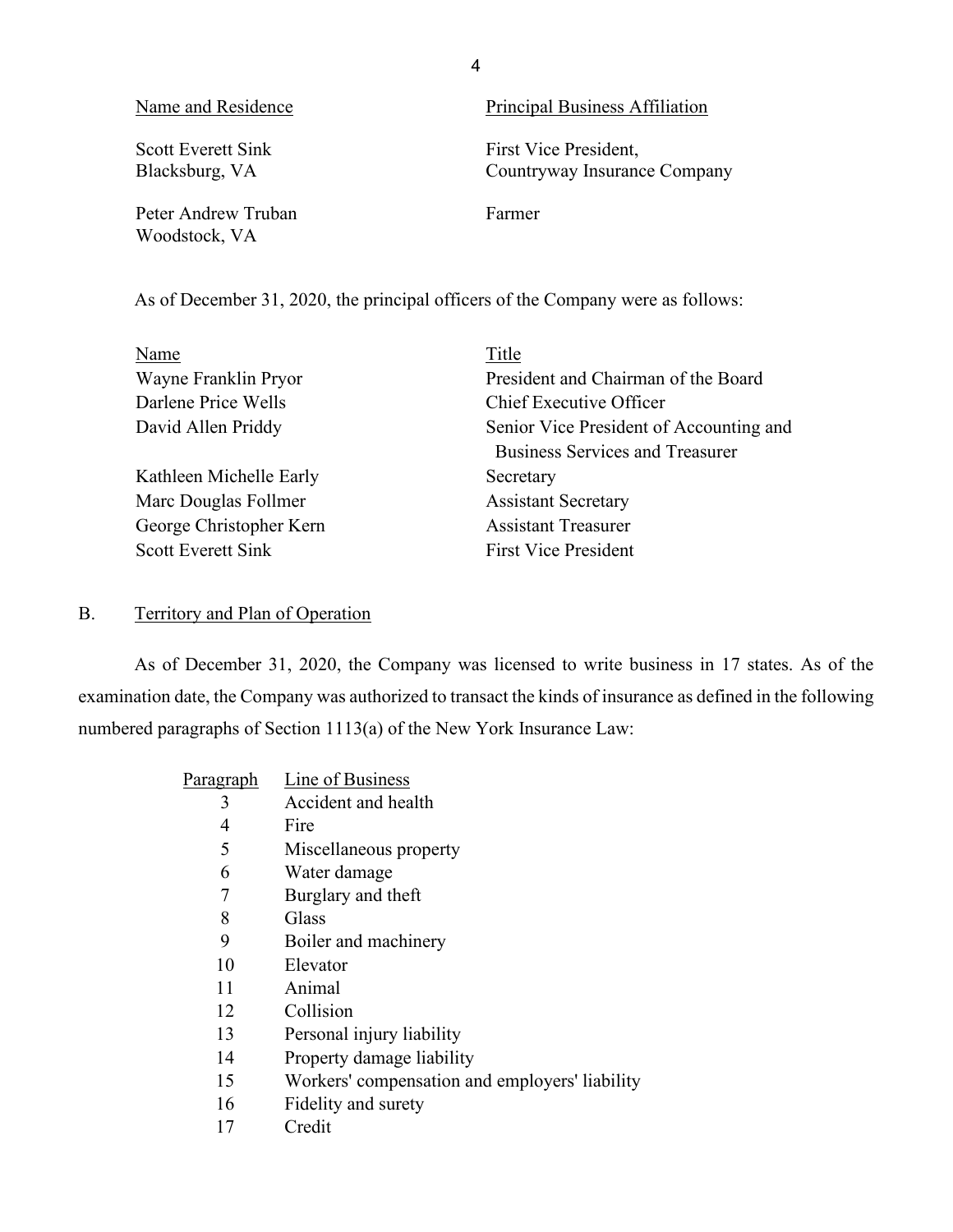| Paragraph | Line of Business                           |
|-----------|--------------------------------------------|
| 19        | Motor vehicle and aircraft physical damage |
| 20        | Marine and inland marine                   |
| 21        | Marine protection and indemnity            |

The Company is also empowered to transact such workers' compensation insurance as may be incident to coverage contemplated under paragraphs 20 and 21 of Section 1113(a) of the New York Insurance Law, including insurances described in the Longshoremen's and Harbor Workers' Compensation Act (Public Law No. 803, 69th Congress as amended; 33 USC Section 901 et. seq. as amended).

Based upon the lines of business for which the Company is licensed and the Company's current capital structure, and pursuant to the requirements of Articles 13 and 41 of the New York Insurance Law, the Company is required to maintain a minimum surplus to policyholders in the amount of \$2,200,000.

The following schedule shows the direct and assumed premiums written by the Company for the period under examination:

| Calendar Year | Direct Premiums | <b>Assumed Premiums</b> | <b>Total Gross Premiums</b> |
|---------------|-----------------|-------------------------|-----------------------------|
| 2018          | \$40,152,256    | \$32,502                | \$40,184,758                |
| 2019          | \$43,177,180    | \$30,345                | \$43,207,525                |
| 2020          | \$43,997,411    | \$32,285                | \$44,029,696                |

 liability, and auto physical damage. In 2020, the majority of written premiums are derived from Kentucky The major types of business written include farmowners multiple peril, private passenger auto (32%), New York (29%), Pennsylvania (18%), and Maine (18%). The Company solely utilizes the independent agency system to sell its products through 279 agencies in nine states. Assumed reinsurance activity is attributable to the Company's participation in mandatory pools.

## <span id="page-6-0"></span>C. Reinsurance Ceded

Effective May 1, 2011, the Company entered into a quota share reinsurance agreement with its parent, Mutual, whereby it cedes 100% of its losses, liabilities, and expenses, net of external reinsurance, in respect of losses occurring on or after May 1, 2011, with respect to policies in effect on or issued on or after May 1, 2011, as well as certain operating expenses.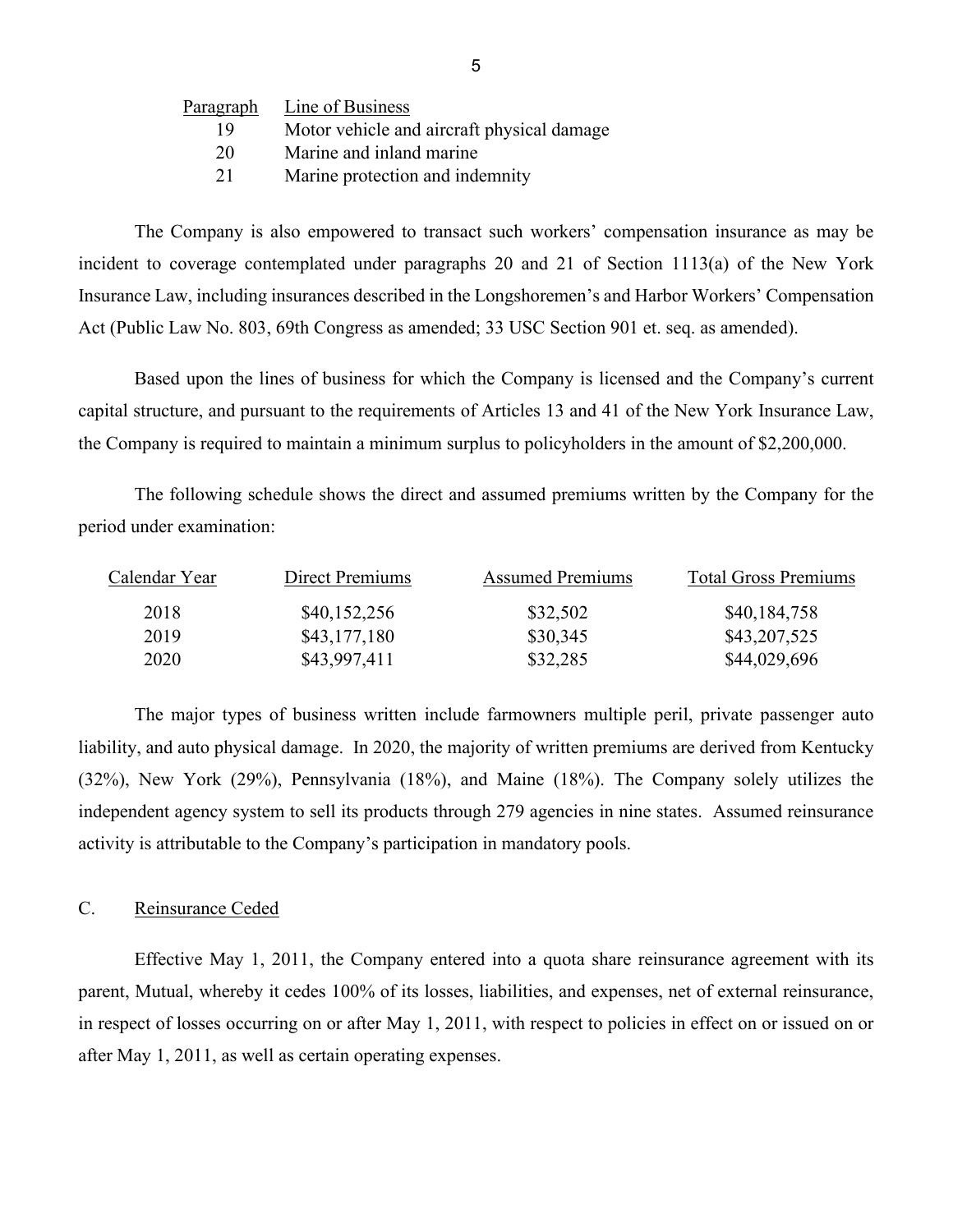Effective May 1, 2011, the Company entered into a loss portfolio transfer agreement with its parent, Mutual, whereby Mutual assumes 100% of the Company's net loss and allocated loss expense reserves outstanding as of April 30, 2011.

As a result of the loss portfolio transfer and the 100% quota share agreement with its parent, the Company has no net loss and loss adjustment expense reserves.

 The Company's external ceded reinsurance program includes treaties that the Company participates in as a member of the Virginia Farm Bureau Group (see section 2D, Holding Company System) as well as treaties designed specifically for the Company. The following treaties cover the policies issued by the property and casualty companies in the Virginia Farm Bureau Group.

 risk subject to a limit of liability to the reinsurer of Type of Treaty Cession Property Per Risk Excess of Loss (Two layers) \$4,700,000 excess \$300,000 each loss, each risk subject to a limit of liability to the reinsurer of \$6,100,000 each loss occurrence. Facultative Per Risk Excess of Loss \$10,000,000 excess \$5,000,000 each loss, each \$15,000,000 each loss occurrence. Catastrophe Excess of Loss (Three layers) 10 % participation in  $1<sup>st</sup>$  layer \$230,000,000 excess \$5,000,000 ultimate net loss, each loss occurrence. Supplemental Catastrophe Excess of Loss \$15,000,000 excess \$235,000,000 ultimate net loss, each loss occurrence. Participating group shared limit of liability \$45,000,000 each loss occurrence Aggregate Excess of Loss  $$9,000,000$  excess  $$11,000,000$  aggregate catastrophic loss during the term of the contract.

The following treaties cover the policies issued only by the Company: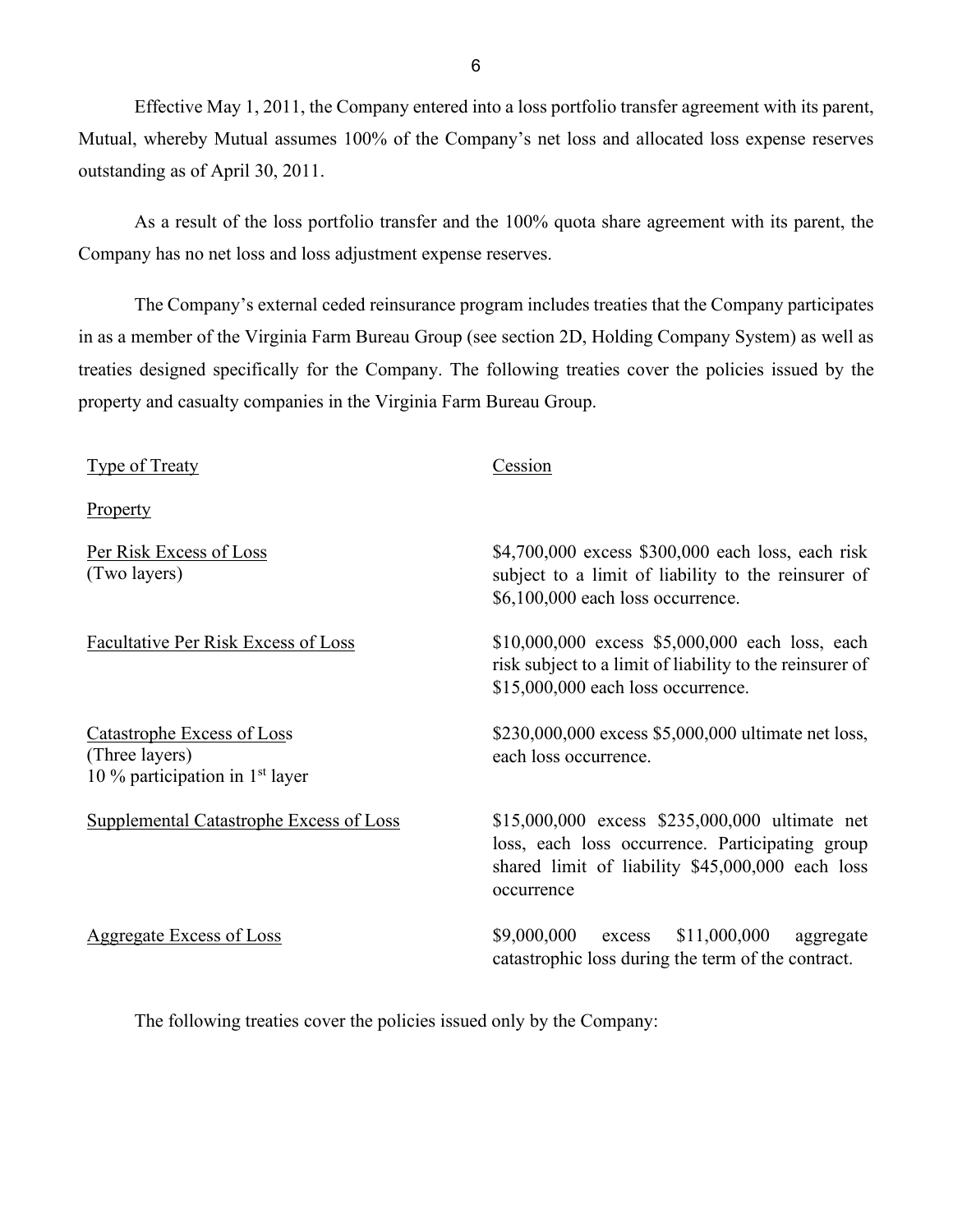| Type of Treaty                       | Cession                                                                                                                                                                                                                                                                                                                        |
|--------------------------------------|--------------------------------------------------------------------------------------------------------------------------------------------------------------------------------------------------------------------------------------------------------------------------------------------------------------------------------|
| <b>Liability</b>                     |                                                                                                                                                                                                                                                                                                                                |
| Excess of Loss<br>(Five layers)      | \$30,000,000 excess \$600,000 ultimate net loss,<br>each loss event. Reinstatement provisions on layers<br>4 and 5 with an aggregate limit of \$15,000,000 and<br>\$20,000,000, respectively.                                                                                                                                  |
| Farm Pollution Coded Excess of Loss  | \$850,000 excess \$150,000 ultimate net loss, each<br>loss event subject to a limit of liability to the<br>reinsurer of \$1,000,000. In Vermont, where<br>umbrella policies are written, \$1,350,000 excess<br>\$150,000 ultimate net loss, each loss event subject<br>to a limit of liability to the reinsurer $$1,350,000$ . |
| Equipment Breakdown Quota Share      | 100% quota share of equipment breakdown liability<br>under its farmowners policies subject to a limit of<br>liability of the reinsurer \$25,000,000 any one<br>accident, any one policy.                                                                                                                                       |
| Umbrella Quota Share<br>(Six layers) | Layer 1 is $85\%$ quota share of \$1,000,0000;<br>Layers 2 through 5 are 100% quota share of<br>\$1,000,000 (each layer); Layer 6 is 100% quota<br>share of \$5,000,0000.                                                                                                                                                      |

 A majority of the ceded business was to authorized reinsurers, prior to the 100% cession to Mutual, and the cessions have not changed significantly since the last examination.

At December 31, 2020, the Company reported approximately \$37,400,000 in reinsurance recoverables from Mutual. These reinsurance recoverables are the Company's most significant financial item and ultimately the Company's most significant financial risk is its ultimate ability to collect on these recoverables. At December 31, 2020, Mutual is an authorized accredited reinsurer in New York.

 York Insurance Law. It is noted that all affiliated reinsurance agreements were filed with the Department Reinsurance agreements with affiliates were reviewed for compliance with Article 15 of the New pursuant to the provisions of Section 1505(d)(2) of the New York Insurance Law.

All significant ceded reinsurance agreements in effect as of the examination date were reviewed and found to contain the required clauses, including an insolvency clause meeting the requirements of Section 1308 of the New York Insurance Law.

7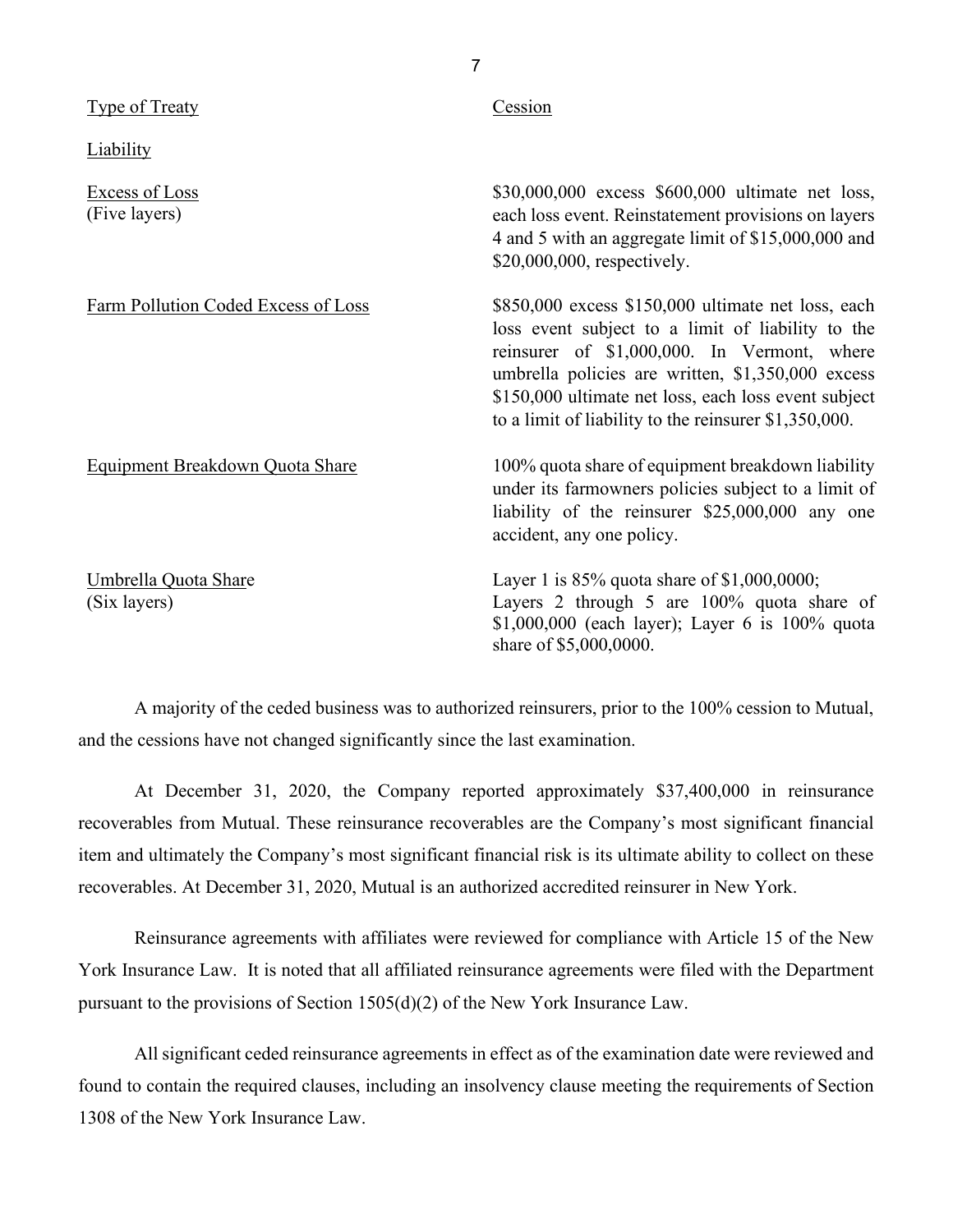Examination review found that the Schedule F data reported by the Company in its filed annual statement accurately reflected its reinsurance transactions. Additionally, management has represented that reinsurance accounting as set forth in SSAP No. 62R.<br>D. Holding Company System all material ceded reinsurance agreements transfer both underwriting and timing risk as set forth in the NAIC Accounting Practices and Procedures Manual, Statement of Statutory Accounting Principles ("SSAP") No. 62R. Representations were supported by appropriate risk transfer analyses and an attestation from the Company's Chief Executive Officer and Chief Financial Officer pursuant to the NAIC annual statement instructions. Additionally, examination review indicated that the Company was not a party to any finite reinsurance agreements. All ceded reinsurance agreements were accounted for utilizing

<span id="page-9-0"></span>The Company is a member of the Virginia Farm Bureau Group and is a wholly owned subsidiary of Virginia Farm Bureau Mutual Insurance Company, a Virginia corporation, which is ultimately controlled by the Virginia Farm Bureau Federation ("Farm Bureau"). The Farm Bureau is a farmer's advocacy group, which is wholly controlled by its members and financed by member dues. The Farm Bureau describes itself as a non-governmental, nonpartisan, voluntary organization committed to protecting Virginia's farms and ensuring a safe, fresh, and locally-grown food supply. The Farm Bureau is an affiliate of the American Farm Bureau Federation.

 Mutual owning 100% of Holdings' outstanding common stock as of December 31, 2020. Virginia Farm Bureau Fire and Casualty Insurance Company ("Fire and Casualty") and Virginia Farm Bureau Town and Country Insurance Company ("Town and Country") are wholly owned subsidiaries of Farm Bureau Holdings of Virginia, Inc. ("Holdings"). Holdings is a downstream holding company with

Each insurer in the Virginia Farm Bureau Group, except the Company, is licensed to write property and casualty insurance only in the Commonwealth of Virginia. Countryway is licensed to write propertycasualty insurance in Virginia and 16 other states.

The holding company registration statements filed with this Department indicated that such filings were complete and were filed in a timely manner pursuant to Article 15 of the New York Insurance Law and Department Regulation 52.

The following is an abridged chart of the holding company system at December 31, 2020: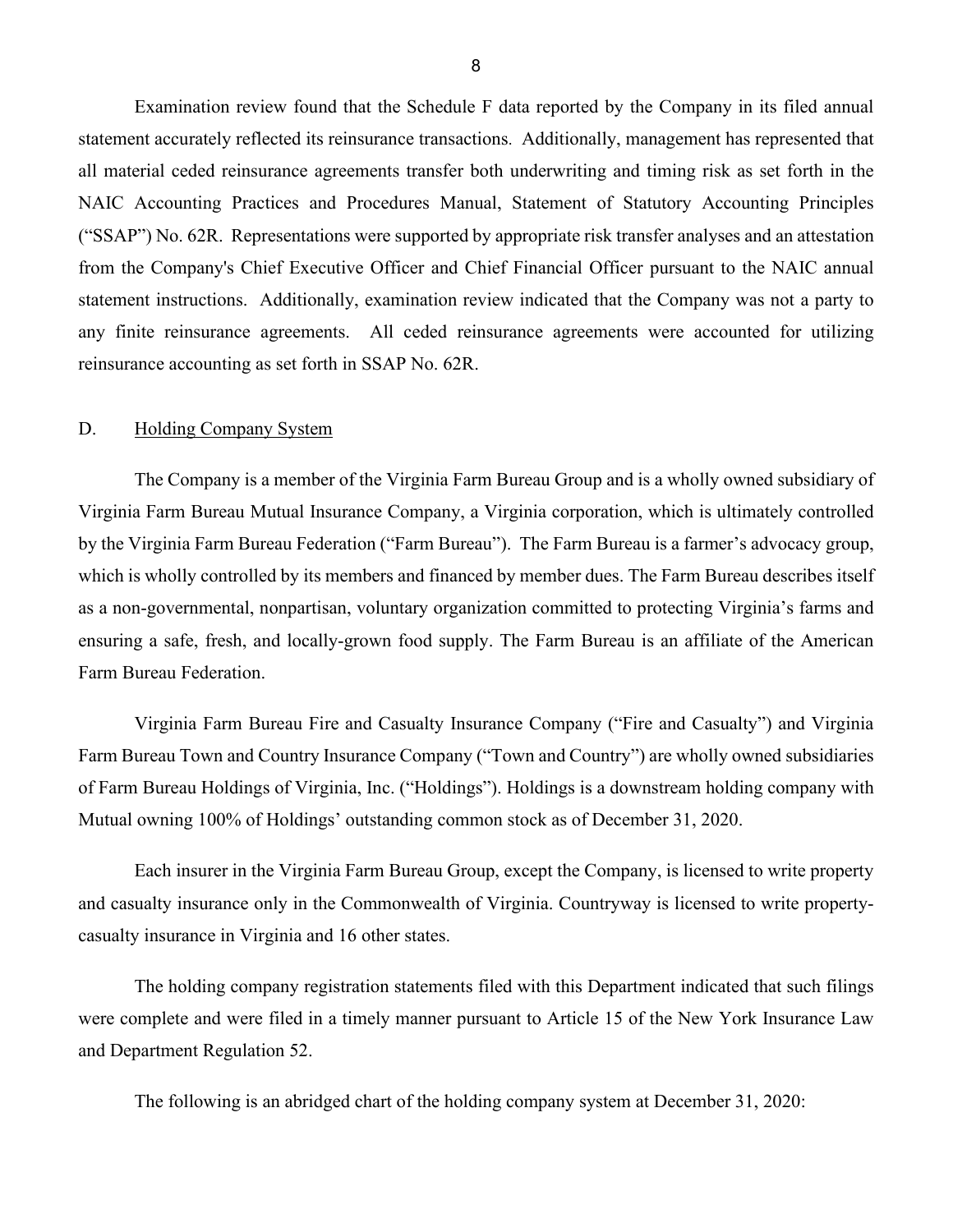

## Holding Company Agreements

its holding company system: its holding company system:<br>Management Services Agreement At December 31, 2020, the Company was party to the following agreements with other members of

Effective January 1, 2020, the Company entered into an agreement with its parent, Mutual, whereby Mutual provides administrative and other services to the Company and allows the Company to utilize Mutual's property, equipment, and facilities for the calendar year 2020. All expenses for Mutual's services and the use of its property, equipment, and facilities are fair, reasonable, and calculated on an actual cost basis in accordance with Department Regulation 30. This agreement was filed pursuant to Section 1505(d)(3) of New York Insurance Law. The Company incurred \$1,933,119 of such costs during 2020. Similar management services agreements were in place for calendar years 2019 and 2018.

### Tax Allocation Agreement

Effective May 11, 2011, the Company entered into an agreement with its parent, Mutual, and the other members of its holding company whereby the parent prepares and files a consolidated return for each year and pays the consolidated tax liability. Each member shall be liable for and pay to the parent an amount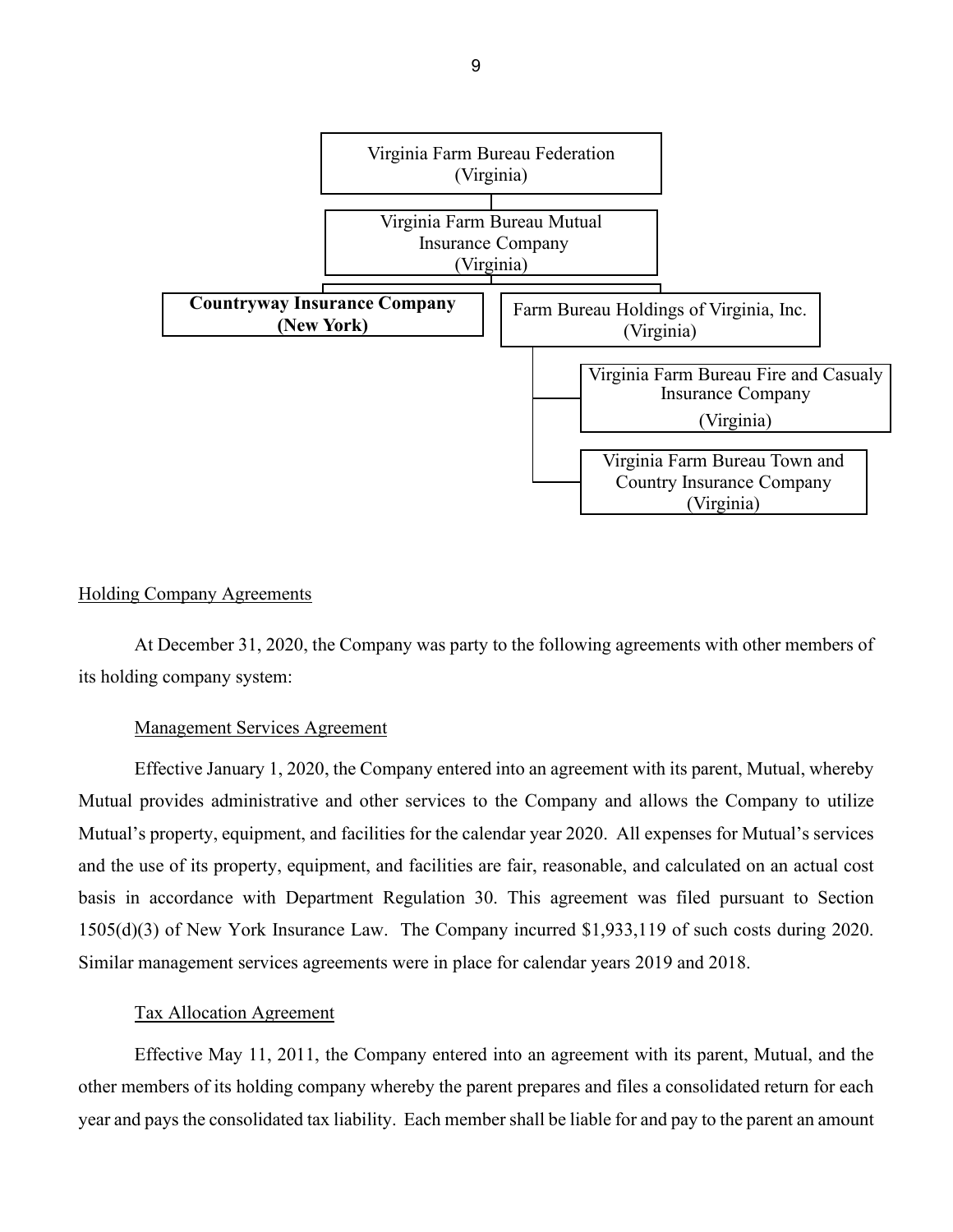equal to the greater of such member's pro rata part of the consolidated tax liability or such member's separate return tax liability for each consolidated return year. The Company filed the agreement with the Department in accordance with Department Circular Letter No. 33 (1979).

### E. Significant Ratios

 ranges set forth in the Insurance Regulatory Information System of the NAIC. The Company's operating ratios, computed as of December 31, 2020, fall within the benchmark

<span id="page-11-0"></span>

| <b>Operating Ratios</b>                        | Result |
|------------------------------------------------|--------|
| Net premiums written to policyholders' surplus | $0\%$  |
| Adjusted liabilities to liquid assets*         | (19%)  |
| Two-year overall operating                     | $0\%$  |

 deducted from liabilities. The 100% quota share agreement with Mutual creates this unusual result. \*The negative result for this ratio reflects the calculation under which deferred premiums are

## **Underwriting Ratios**

The Company cedes 100% of earned premiums and incurred losses to Mutual net of applicable reinsurance with no retrocession to the Company; therefore, all net underwriting ratios are not calculated because they are not meaningful.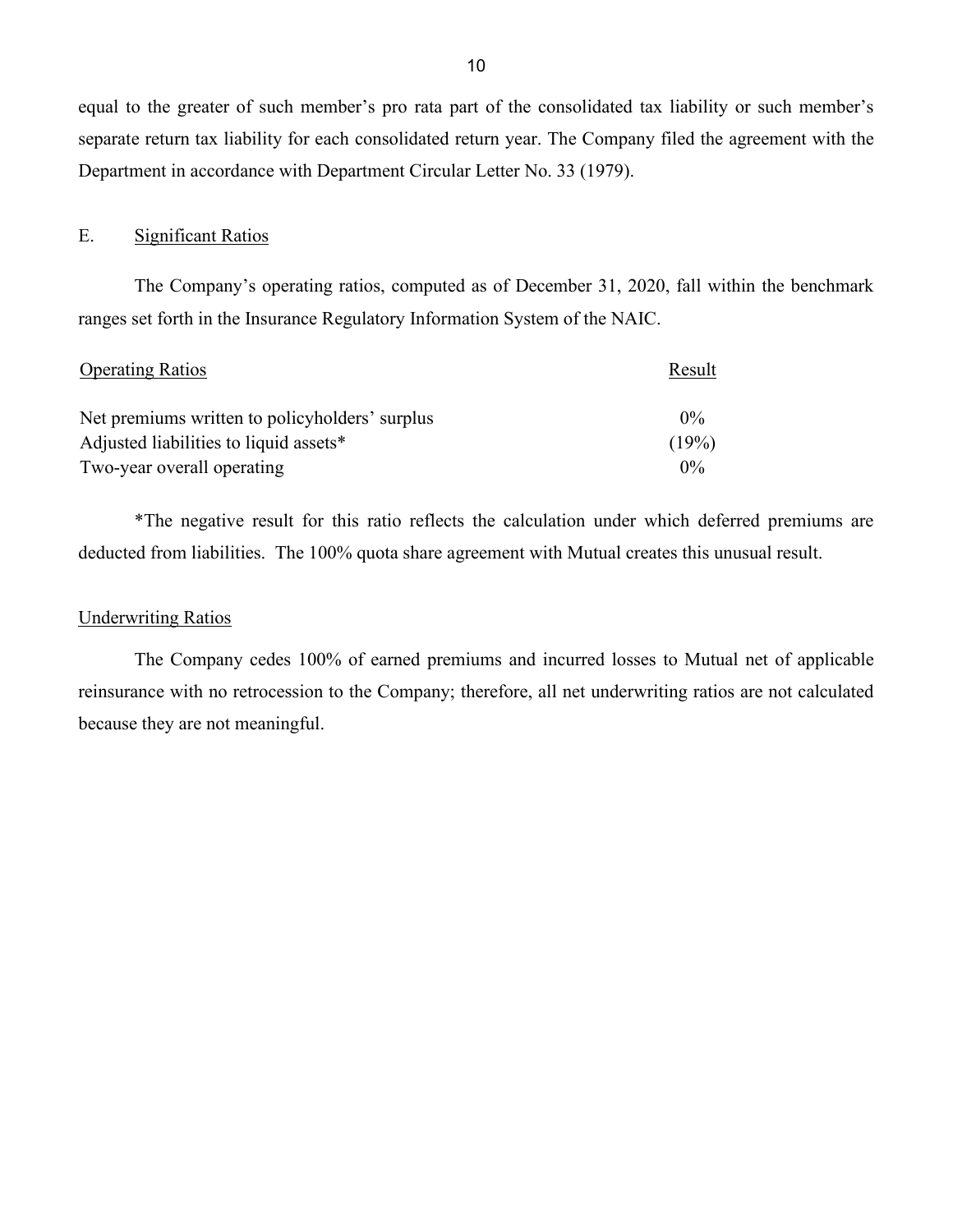# **3. FINANCIAL STATEMENTS**

# <span id="page-12-1"></span><span id="page-12-0"></span>A. Balance Sheet

 2020, as reported by the Company: The following shows the assets, liabilities, and surplus as regards policyholders as of December 31,

| Assets                                           | Assets       | <b>Assets Not</b><br>Admitted | Net Admitted<br>Assets |  |
|--------------------------------------------------|--------------|-------------------------------|------------------------|--|
| <b>Bonds</b>                                     | \$14,449,411 | \$<br>$\boldsymbol{0}$        | \$14,449,411           |  |
| Cash, cash equivalents and short-term            |              |                               |                        |  |
| investments                                      | 2,990,430    | $\theta$                      | 2,990,430              |  |
| Investment income due and accrued                | 119,956      | $\overline{0}$                | 119,956                |  |
| Uncollected premiums and agents' balances in     |              |                               |                        |  |
| the course of collection                         | 4,415,777    | 365,446                       | 4,050,331              |  |
| Deferred premiums, agents' balances and          |              |                               |                        |  |
| installments booked but deferred and not yet due | 8,512,542    | 421                           | 8,512,121              |  |
| Amounts recoverable from reinsurers              | 1,513,932    | 0                             | 1,513,932              |  |
| Net deferred tax asset                           | 363,483      | 129,553                       | 233,930                |  |
| Guaranty funds receivable or on deposit          | 18           | 0                             | 18                     |  |
| Receivables from parent, subsidiaries, and       |              |                               |                        |  |
| affiliates                                       | 69,928       | 0                             | 69,928                 |  |
| Equities and deposits in pools and associations  | 26,650       |                               | 26,650                 |  |
| Other receivables                                | 25,858       | 25,858                        | $\theta$               |  |
| Total assets                                     | \$32,487,985 | \$521,278                     | \$31,966,707           |  |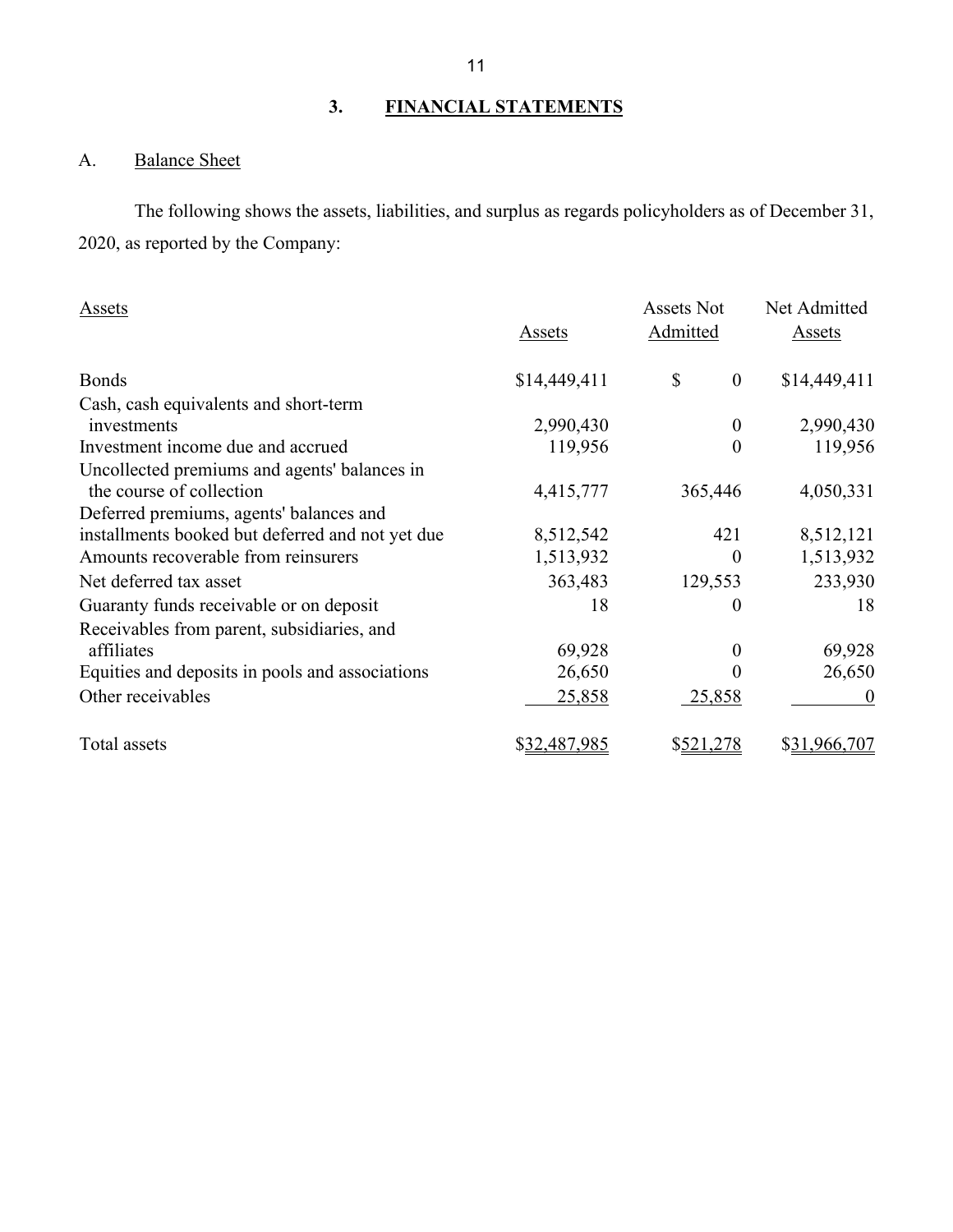# Liabilities, Surplus, and Other Funds

| Liabilities                                                            |             |                    |
|------------------------------------------------------------------------|-------------|--------------------|
| Losses and Loss Adjustment Expenses                                    |             | \$<br>$\mathbf{0}$ |
| Reinsurance payable on paid losses and loss adjustment expenses        |             | 54,046             |
| Commissions payable, contingent commissions and                        |             |                    |
| other similar charges                                                  |             | 535,150            |
| Other expenses (excluding taxes, licenses and fees)                    |             | 1,538,136          |
| Taxes, licenses, and fees (excluding federal and foreign income taxes) |             | 327,288            |
| Current federal and foreign income taxes                               |             | 109,021            |
| Advance premium                                                        |             | 418,362            |
| Ceded reinsurance premiums payable (net of ceding commissions)         |             | 1,958,825          |
| Amounts withheld or retained by company for account of others          |             | 28,475             |
| Remittances and items not allocated                                    |             | (37,620)           |
| Drafts outstanding                                                     |             | 158,805            |
| Payable to parent, subsidiaries and affiliates                         |             | 10,000             |
| Other payables                                                         |             | 191                |
| <b>Total liabilities</b>                                               |             | \$5,100,679        |
| <b>Surplus and Other Funds</b>                                         |             |                    |
| Common capital stock                                                   | \$5,300,000 |                    |
| Gross paid in and contributed surplus                                  | 31,258,729  |                    |
| Unassigned funds (surplus)                                             | (9,692,701) |                    |
| Surplus as regards policyholders                                       |             |                    |
|                                                                        |             | \$26,866,027       |
| Total liabilities, surplus, and other funds                            |             | \$31,966,707       |

Note: The Internal Revenue Service has not audited tax returns covering tax years 2018 and/through 2020. The examiner is unaware of any potential exposure of the Company to any tax assessment and no liability has been established herein relative to such contingency.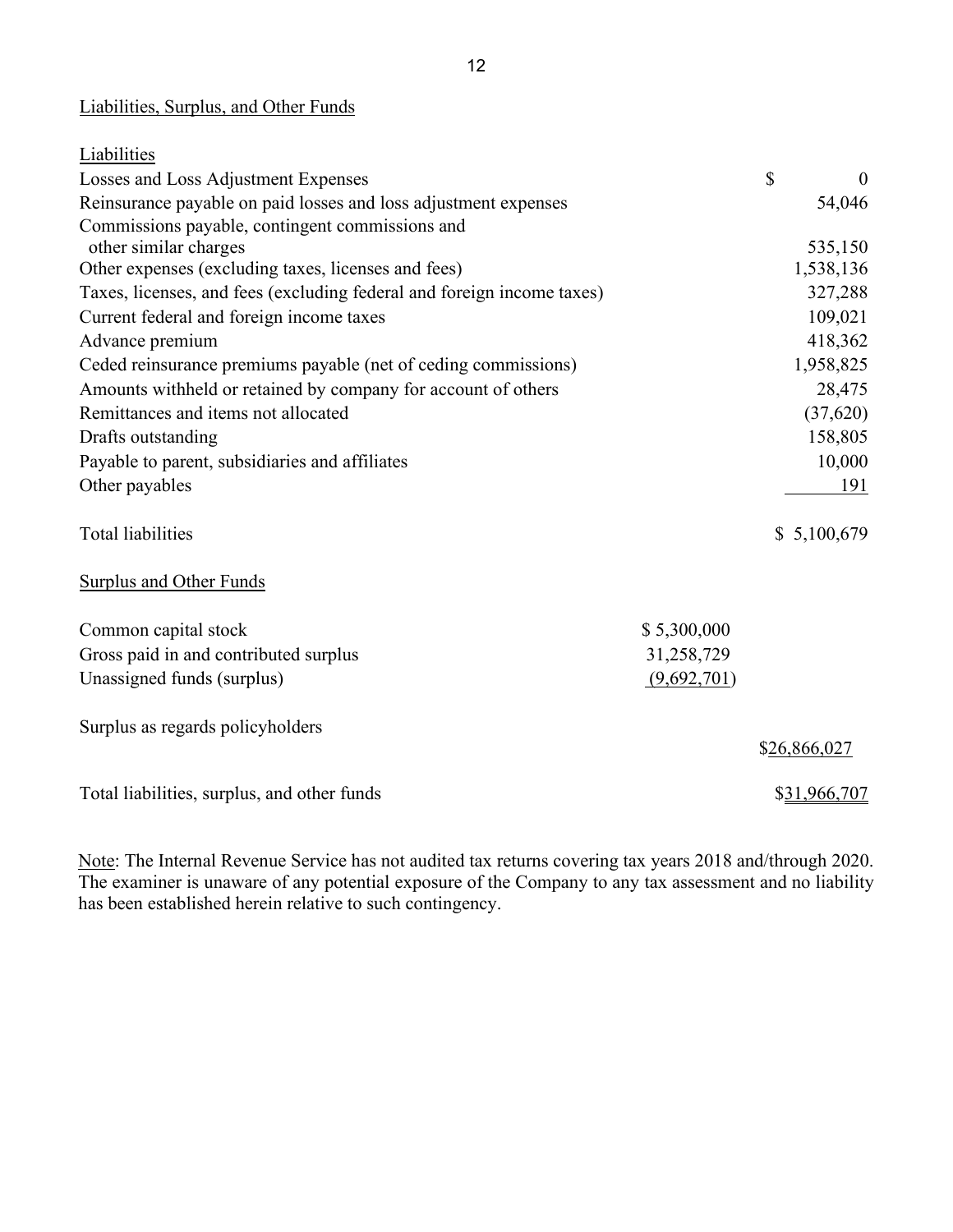# <span id="page-14-0"></span>B. Statement of Income

 The net income for the examination period as reported by the Company was \$1,976,796, as detailed below:

| <b>Underwriting Income</b>                                         |             |             |                  |
|--------------------------------------------------------------------|-------------|-------------|------------------|
| Premiums earned                                                    |             | \$          | $\boldsymbol{0}$ |
| Underwriting deductions                                            |             |             | $\overline{0}$   |
| Net underwriting gain or (loss)                                    |             | \$          | $\overline{0}$   |
| <b>Investment Income</b>                                           |             |             |                  |
| Net investment income earned                                       | \$1,254,845 |             |                  |
| Net realized capital gains                                         | 17,884      |             |                  |
| Net investment gain or (loss)                                      |             |             | 1,272,729        |
| Other Income                                                       |             |             |                  |
| Net gain or (loss) from agents' or premium balances charged<br>Off | \$(125,619) |             |                  |
| Finance and service charges not included in premiums               | 1,239,800   |             |                  |
| Total other income                                                 |             |             | 1,114,181        |
| Net income before federal and foreign income taxes                 |             | \$2,386,910 |                  |
| Federal and foreign income taxes incurred                          |             |             | 410,114          |
| Net income                                                         |             | \$1,976,796 |                  |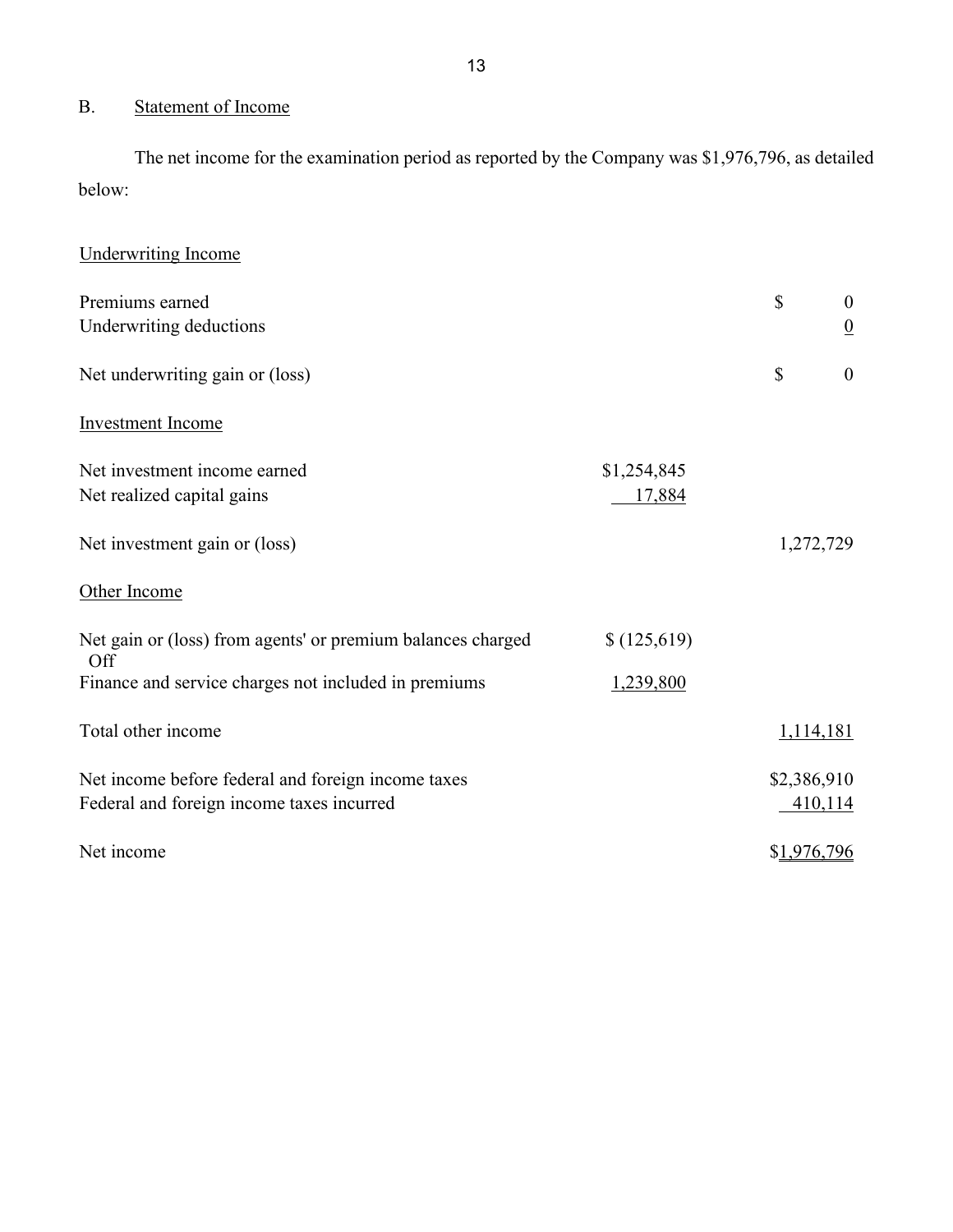## <span id="page-15-0"></span>C. Capital and Surplus

 Capital paid in is \$5,300,000 consisting of 265,000 shares of \$20 par value per share common stock. Gross paid in and contributed surplus is \$31,258,729. There were no changes in gross paid in and contributed surplus during the examination period.

 January 1, 2018, through December 31, 2020, as reported by the Company, detailed as follows: Surplus as regards policyholders increased \$3,020,190 during the three-year examination period

# Surplus as regards policyholders as reported by the Company as of December 31, 2017 \$23,845,837

|                                                                                        | Gains in<br>Surplus | Losses in<br><b>Surplus</b> |              |
|----------------------------------------------------------------------------------------|---------------------|-----------------------------|--------------|
| Net income                                                                             | \$1,976,796         |                             |              |
| Net unrealized capital gains or (losses)                                               |                     | \$11,854                    |              |
| Change in net deferred income tax                                                      |                     | 292,663                     |              |
| Change in nonadmitted assets                                                           | 1,434,666           |                             |              |
| Change in funded status – pension $\&$ post-retirement                                 |                     | 86,755                      |              |
| Total gains and losses                                                                 | \$3,411,462         | \$391,272                   |              |
| Net increase (decrease) in surplus                                                     |                     |                             | 3,020,190    |
| Surplus as regards policyholders as reported by<br>the Company as of December 31, 2020 |                     |                             | \$26,866,027 |

No adjustments were made to surplus as a result of this examination.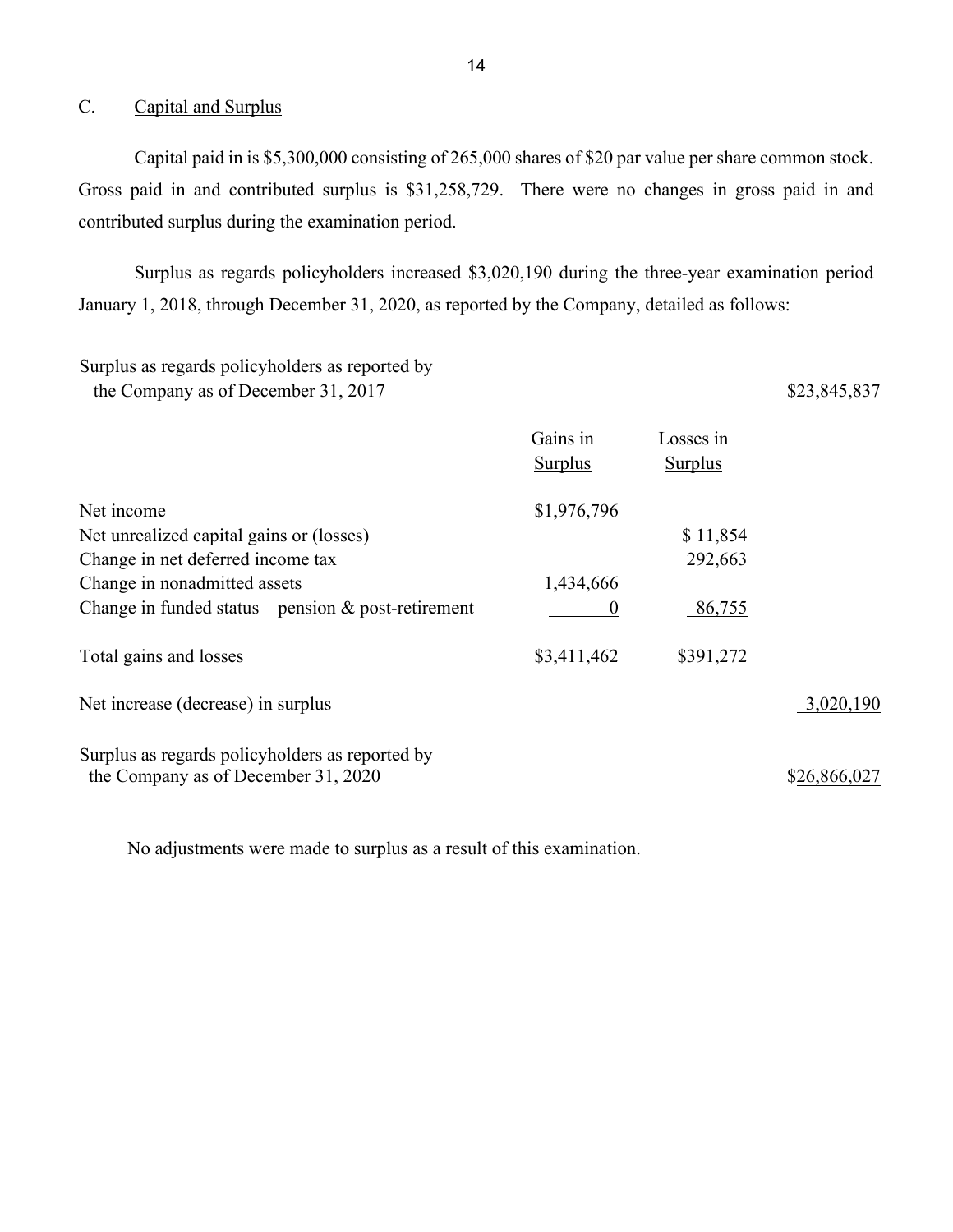## **4. LOSSES AND LOSS ADJUSTMENT EXPENSES**

<span id="page-16-0"></span> as of December 31, 2020. This reflects the impact of the following two agreements between the Company The examination liability for the captioned items of \$0 is the same as that reported by the Company and its immediate parent, Mutual:

- 1) The 100% quota share reinsurance agreement is described in section 2C of this report;
- Mutual 100% of its net loss and loss adjustment expense reserves outstanding as of April 30, 2011. 2) The loss portfolio transfer that was effective on May 1, 2011, whereby the Company ceded to

It is noted that Mutual was examined concurrently with the Company and no examination changes were made to Mutual's balance sheet or income statement.

## **5. SUBSEQUENT EVENTS**

<span id="page-16-1"></span> monitor the impact of the pandemic on the Company and will take necessary action if a solvency concern arises. On March 11, 2020, the World Health Organization declared an outbreak of a novel coronavirus ("COVID-19") pandemic. The COVID-19 pandemic has continued to develop, with significant uncertainty remaining regarding the full effect of COVID-19 on the U.S. and global insurance and reinsurance industry. At the time of releasing this report, the examination's review noted that there has not been a significant impact to the Company. The Department has been in communication with the Company regarding the impact of COVID-19 on its business operations and financial position. The Department continues to closely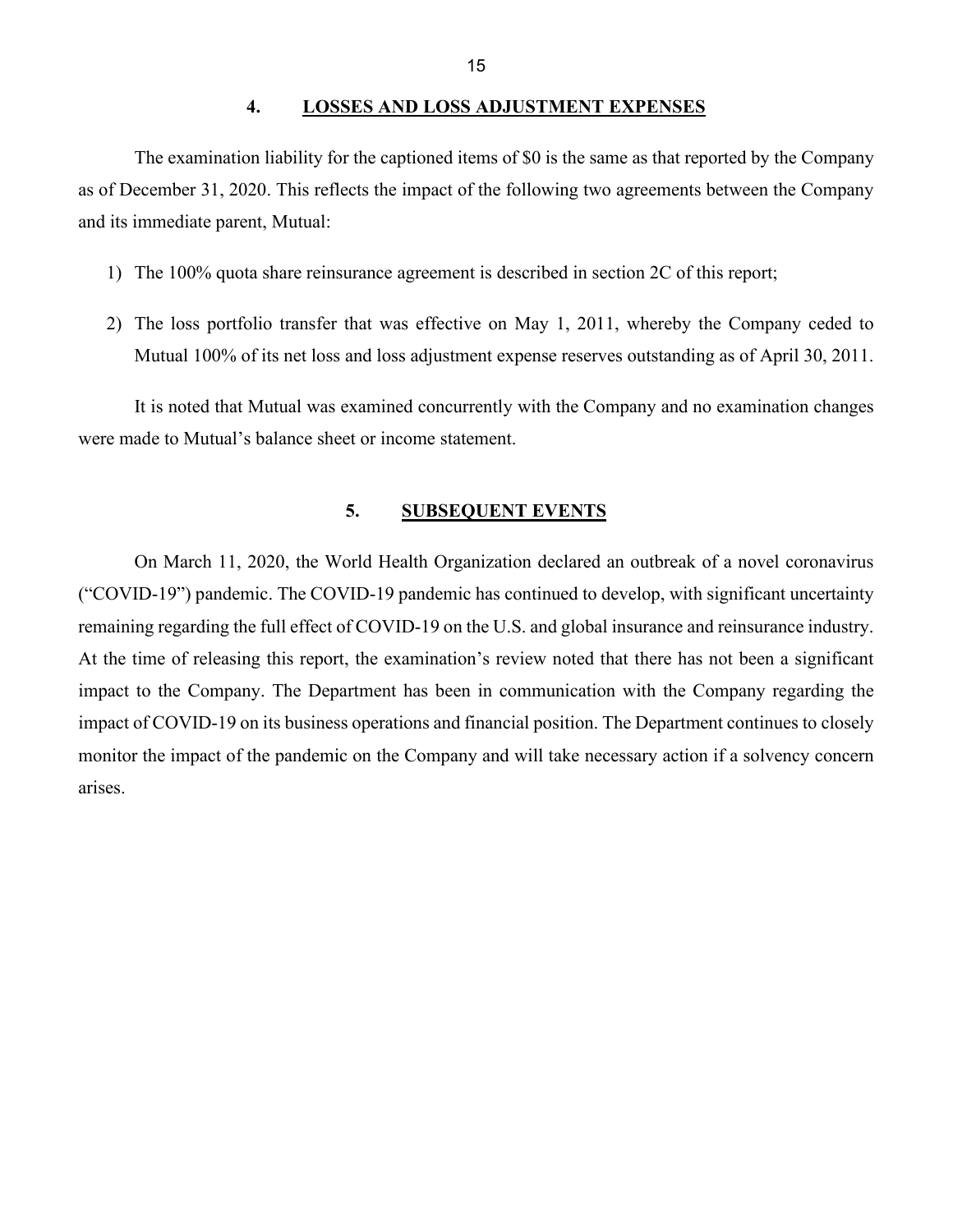# <span id="page-17-0"></span>**6. COMPLIANCE WITH PRIOR REPORT ON EXAMINATION**

The prior report on examination contained one recommendation as follows (page numbers refer to the prior report):

## ITEM PAGE NO.

 118, sections 89.8 (a) and 89.11. A. Accounts and Records It was recommended that the Company ensure that its engagement letters 13 with its appointed CPA firm include all language required by Regulation

The Company has complied with this recommendation.

# **7. SUMMARY OF COMMENTS AND RECOMMENDATIONS**

<span id="page-17-1"></span>This report on examination does not contain any comments or recommendations.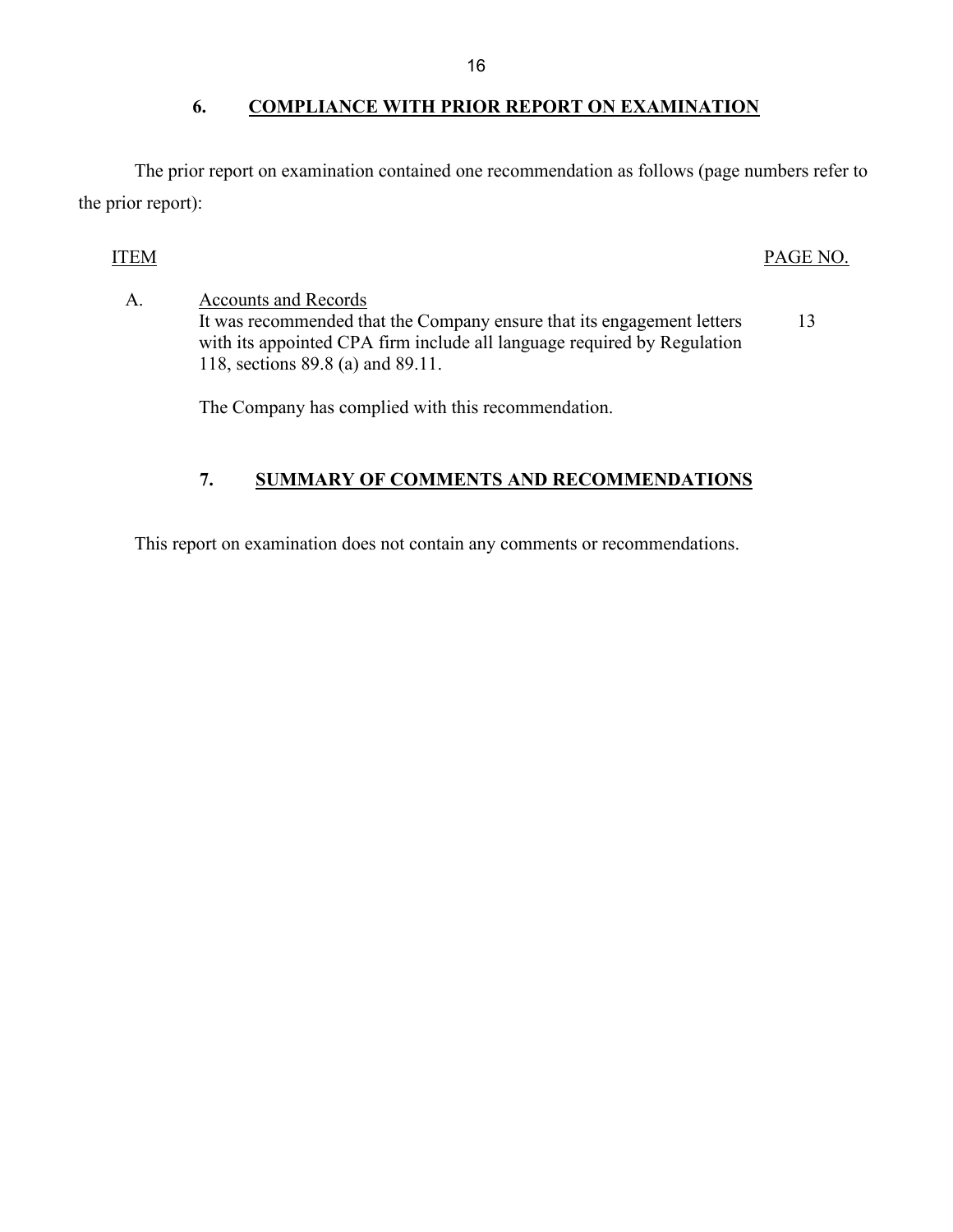Respectfully submitted,

 $\sqrt{\mathrm{S}}/\frac{\mathrm{S}}{\mathrm{S}}$ 

Susan Weijola, CPCU Associate Insurance Examiner

STATE OF NEW YORK ) )ss: COUNTY OF NEW YORK )

Susan Weijola, being duly sworn, deposes and says that the foregoing report, subscribed by her, is true to the best of her knowledge and belief.

 $\sqrt{S}/\sqrt{S}$ Susan Weijola

Subscribed and sworn to before me

this  $\frac{day \text{ of } (2022)}{x^2}$